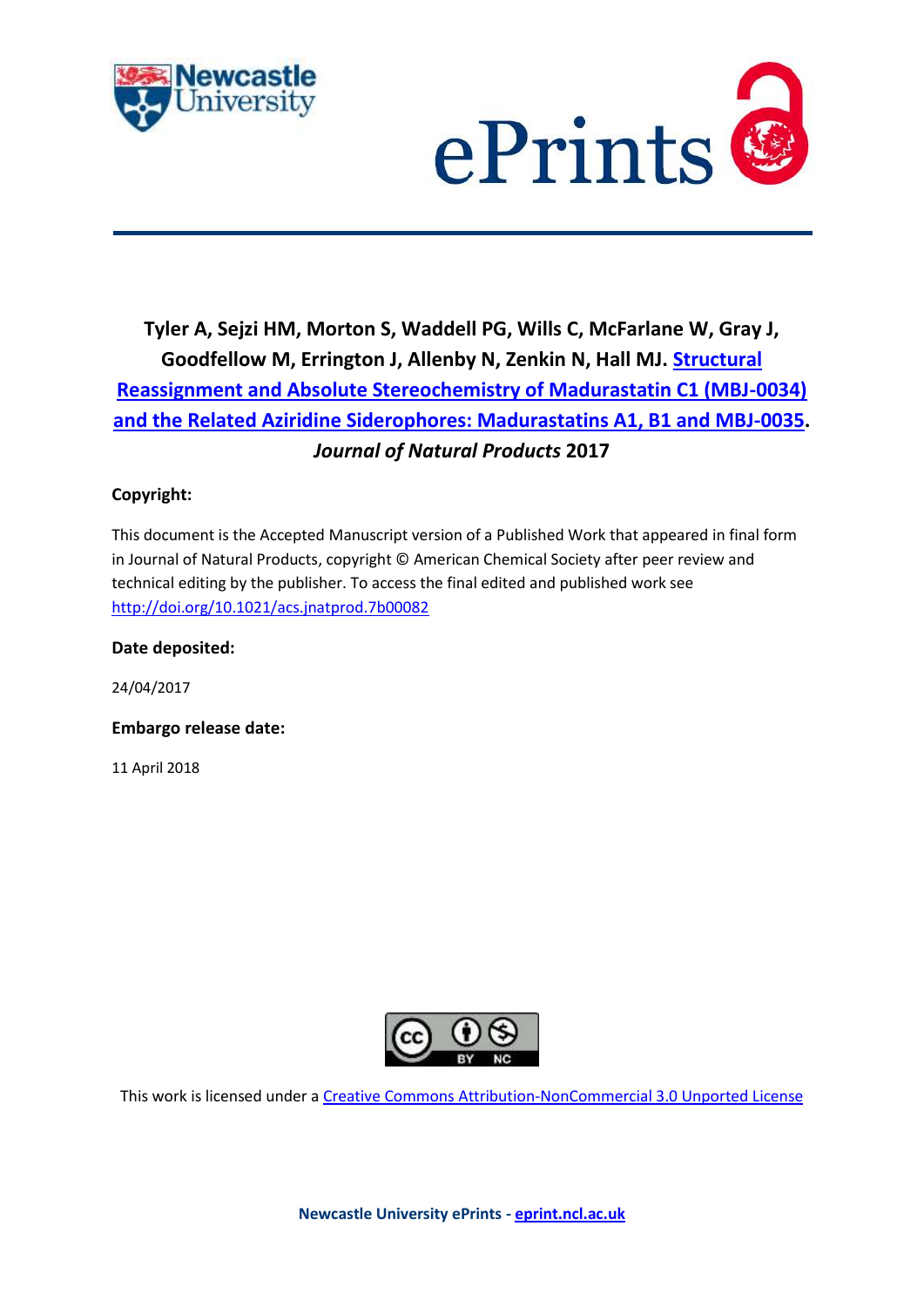# Structural Reassignment and Absolute Stereochemistry of Madurastatin C1 (MBJ-0034) and the Related Aziridine Siderophores: Madurastatins A1, B1 and MBJ-0035

*Andrew R. Tyler, † Hamed Mosaei, ‡ Stephanie Morton, † Paul G. Waddell, † Corinne Wills, † William McFarlane, † Joe Gray, § Michael Goodfellow, Jeff Errington, ,‡ Nick Allenby, Nikolay Zenkin‡ and Michael J. Hall\*†*

† School of Chemistry, Newcastle University, Newcastle upon Tyne, NE1 7RU, UK.

‡ Centre for Bacterial Cell Biology, Institute for Cell and Molecular Biosciences, Newcastle University, Baddiley-Clark Building, Richardson Road, Newcastle Upon Tyne, NE2 4AX, UK.

§ Pinnacle Laboratory, Institute for Cell and Molecular Biosciences, Newcastle University, Newcastle upon Tyne NE2 4AX, UK.

 $\perp$  School of Biology, Newcastle University, Newcastle upon Tyne, NE1 7RU, UK.

 Demuris Limited, Newcastle Biomedicine Bio-Incubators, Framlington Place, Newcastle upon Tyne, NE2 4HH, UK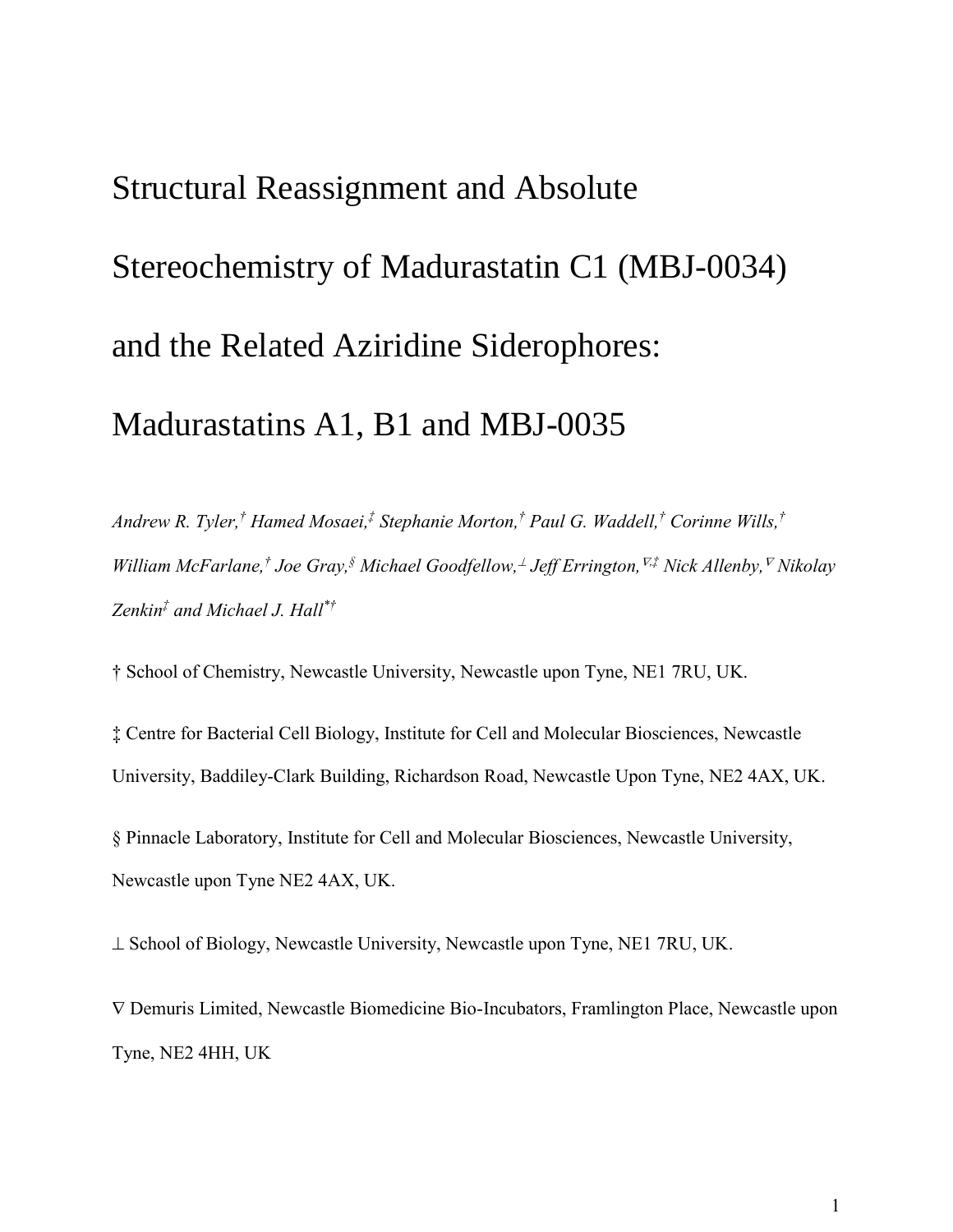#### **ABSTRACT**

The madurastatins are pentapeptide siderophores originally described as containing an unusual salicylate capped *N*-terminal aziridine ring. Isolation of madurastatin C1 (**1**) (also designated MBJ-0034), from *Actinomadura* sp. DEM31376 (itself isolated from a deep sea sediment), prompted structural reevaluation of the madurastatin siderophores, in line with the recent work of Thorson and Shaaban. NMR spectroscopy in combination with partial synthesis allowed confirmation of the structure of madurastatin C1 (**1**), as containing an *N*-terminal 2-(2 hydroxyphenyl)-oxazoline in place of the originally postulated aziridine, whilst absolute stereochemistry was determined via Harada's advanced Marfey's method. Therefore this work further supports Thorson and Shaaban's proposed structural revision of the madurastatin class of siderophores (madurastatins A1 (**2**), B1 (**3**), C1 (**1**) and MBJ-0036 (**4**)) as *N*-terminal 2-(2 hydroxyphenyl)-oxazolines.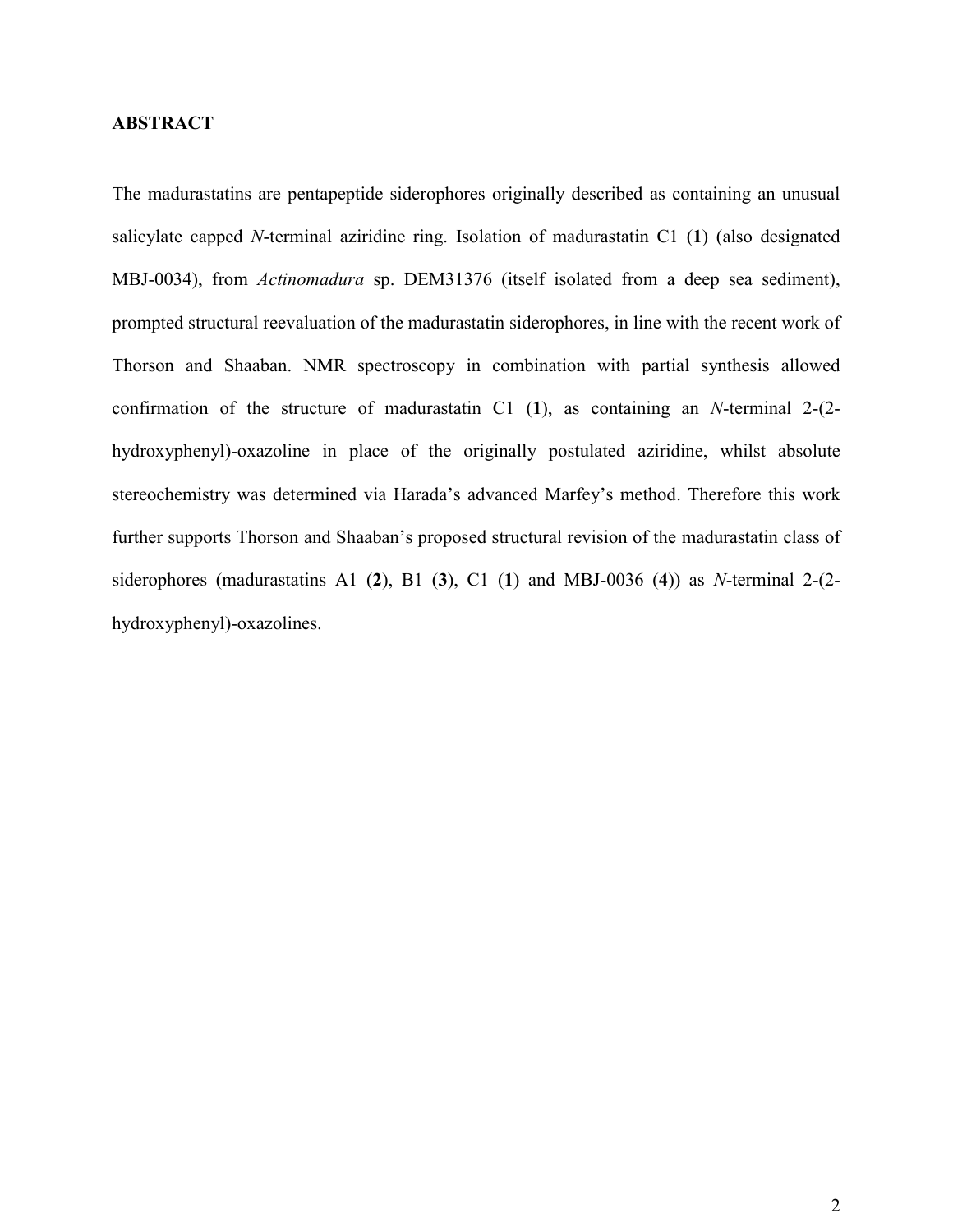Siderophores are key components of the bacterial endogenous secondary metabolome, facilitating intracellular uptake of  $Fe<sup>3+</sup>$  and other essential metals from the surrounding environment.<sup>1</sup> Pathogenic bacteria also employ siderophores to sequester metals from the host organism, thus playing an important role in virulence.<sup>2</sup> The genus *Actinomadura*,<sup>3</sup> from the family *Thermomonosporaceae*, contains both environmental (predominately soil dwelling) and opportunistically pathogenic species and are a source of a number of bioactive secondary metabolites<sup>4</sup> including the madurastatin<sup>5</sup> and maduraferrin<sup>6</sup> siderophores.

As part of a program to identify new natural products from actinobacteria,<sup>7</sup> we have investigated the secondary metabolite production of a marine isolate *Actinomadura* sp. DEM31376. Along with the known cyclic heptapeptide RNAP inhibitor  $GE23077$ <sup>8</sup>, we isolated the siderophore madurastatin C1  $(1)^{5b}$  (also designated MBJ-0034).<sup>5c</sup> Spectroscopic analysis of isolated **1** was however not consistent with the originally reported structure. Recent work by Thorson and Shaaban proposed a structural revision for the madurastatins as containing a 2-(2 hydroxyphenyl)-oxazoline moiety, based on an analysis of the NMR data pertaining to both related bacterial siderophores and synthetic intermediates.<sup>9</sup> Thus as part of our investigations we compared isolated madurastatin C1 (**1**) to both aziridine and 2-(2-hydroxyphenyl)-oxazoline containing synthetic analogues, as well as examining the absolute stereochemistry of madurastatin C1 (**1**) via a Marfey's analysis.

#### **RESULTS AND DISCUSSION**

Madurastatin C1 (**1**) was first isolated from the fermentation broth of *Actinomadura sp.* DSMZ 13491 by Sosio *et al.* in 2012, 5b and again by Shin-ya *et al.* in 2014 (as MBJ-0034 along with the related siderophore MBJ-0035  $(4)$ <sup>5c</sup> and was originally assigned as a linear pentapeptide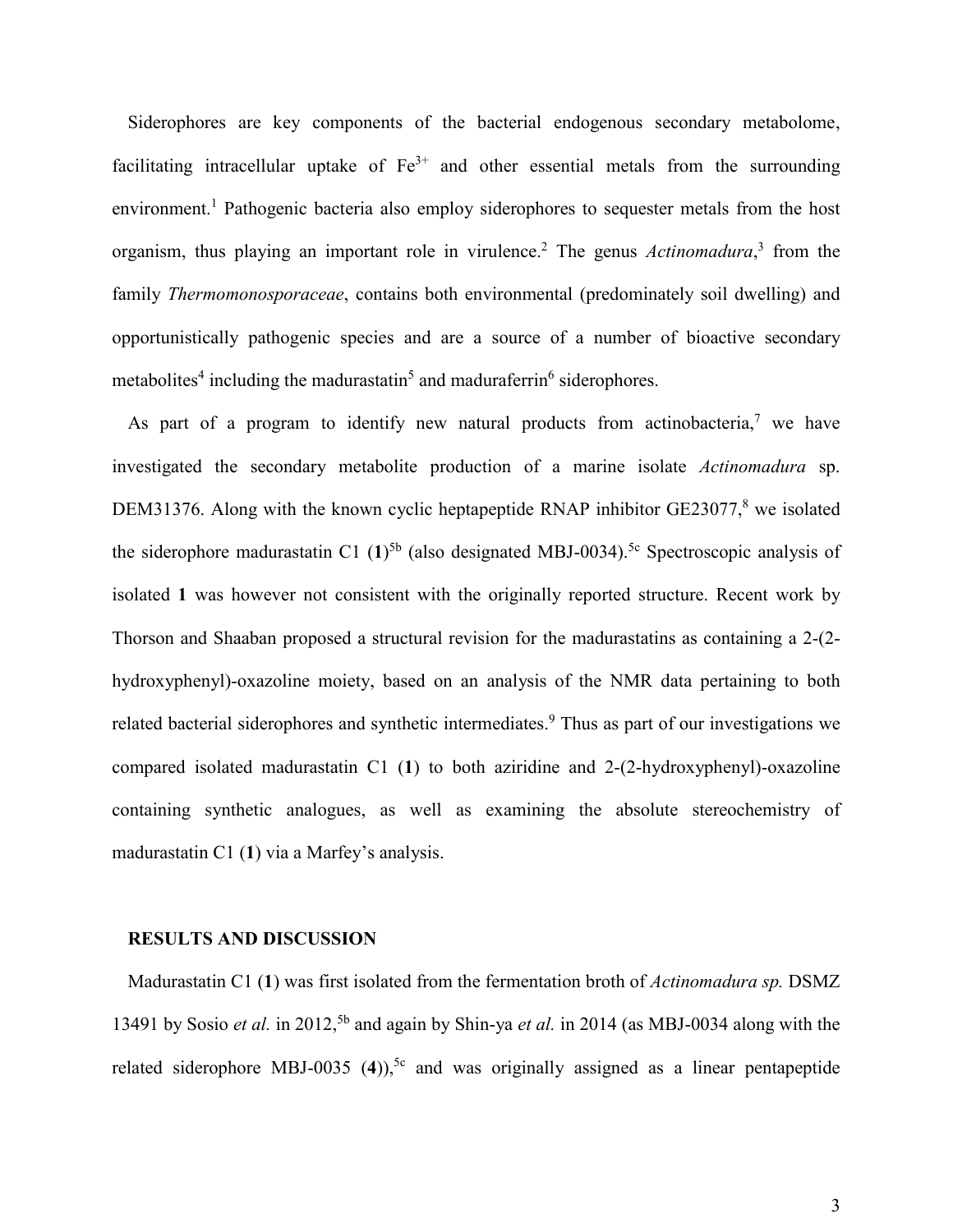containing a salicylate capped *N*-terminal aziridine ring by spectroscopic analysis and analogy to the previously reported madurastatins A1 (**2**) and B1 (**3**) (Figure 1).



**Figure 1.** Previously proposed structures of the "aziridine" containing madurastatin siderophores

In our hands, madurastatin C1 (**1**) was reisolated from *Actinomadura* sp. DEM31376, a strain originally isolated from deep sea marine sediment (Canary Basin, Atlantic Ocean).<sup>10</sup> Based on 16S rRNA analysis, strain DEM31376 was recovered in the genus *Actinomadura*, forming a subgroup with the type strains of *A. mexicana*, *A. citrea* and *A. scrupli*. Although closely related to both *A. mexicana* and *A. citrea* (99.4% 16S rRNA gene similarity) taxonomic analysis suggests that strain DEM31376 may form the nucleus of a novel species within the genus *Actinomadura* (Figure 2). 11

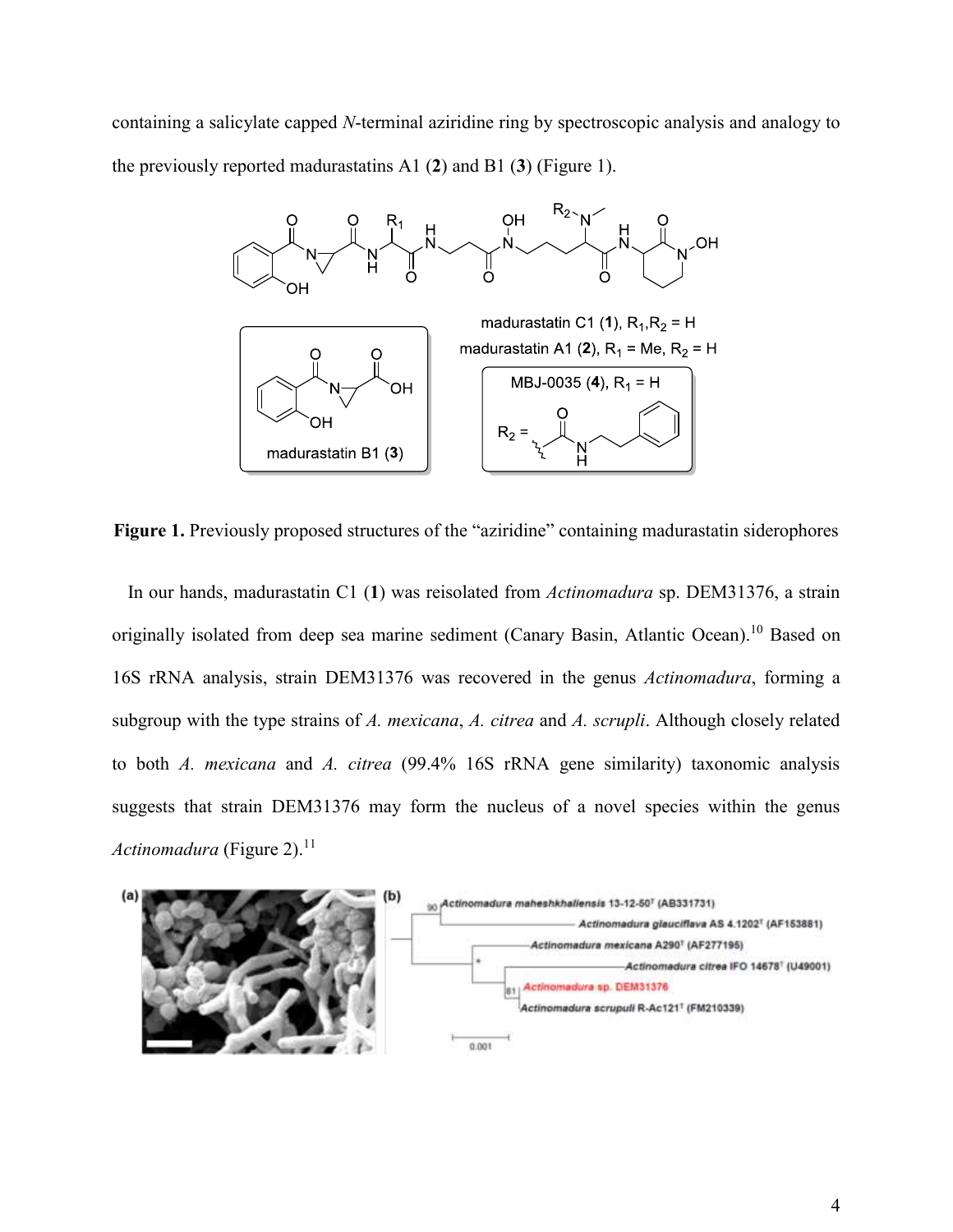**Figure 2.** (a) Scanning electron micrograph of strain DEM31376 showing spiral chains of warty ornamented spores following growth on ISP3 agar, bar indicates  $2 \mu m$ . (b) Neighbor-joining tree based on nearly complete 16S rRNA gene sequences showing relationships between strain DEM31376 and closely related type strains of *Actinomadura* species. Asterisks indicate branches also recovered using maximum likelihood and maximum parsimony tree making methods. Numbers at nodes indicate bootstrap values based on neighbor joining analysis of 1000 resampled datasets.

Strain DEM31376 was cultivated in ISP2 media in a 20 L bioreactor. Absorption of the fermentation broth onto Amberlite® XAD16N beads (elution MeOH), solid phase capture on  $C_8$ SPE cartridges (elution with 50-100% MeOH), and finally reverse phase column chromatography (gradient elution, H<sub>2</sub>O to MeOH, Biotage® Isolera<sup>TM</sup> SNAP C<sub>18</sub>) provided 238 mg of 1.<sup>12</sup> ESI-HRMS showed an [M+H]<sup>+</sup> ion at 592.2732 m/z, confirming molecular formula  $(C_{26}H_{37}O_9N_7)$ . MS/MS gave fragments at 462, 434, 403, 349 and 318 m/z in line with previous analysis,<sup>5b</sup> whilst HPLC-ESI-MS showed the presence of a related molecule at 610 m/z, formed via hydrolysis of the parent ion. <sup>13</sup>C NMR revealed 26 carbon signals, six corresponding to an *ortho*-disubstituted benzene and six to carbonyl-like carbons, three of which were shown to be primary amides though HMBC correlations with exchangeable protons at 8.52, 7.93 and 8.11 ppm. Thus, the remaining two degrees of unsaturation are the due to the presence of a further two ring systems. <sup>1</sup>H NMR, COSY and <sup>15</sup>N-<sup>1</sup>H HSQC revealed five amino acid spin systems, namely: glycine, β-alanine, a modified serine and two modified ornithines. Indirect measurement of the natural abundance  $^{15}N$  spectra by  $^{1}H^{-15}N$  HMBC showed the presence of seven nitrogen atoms in four different chemical shift ranges indicative of three amides, two hydroxamic acids, one amine and an unusual imine-like nitrogen. The role of **1** as a hexadentate siderophore was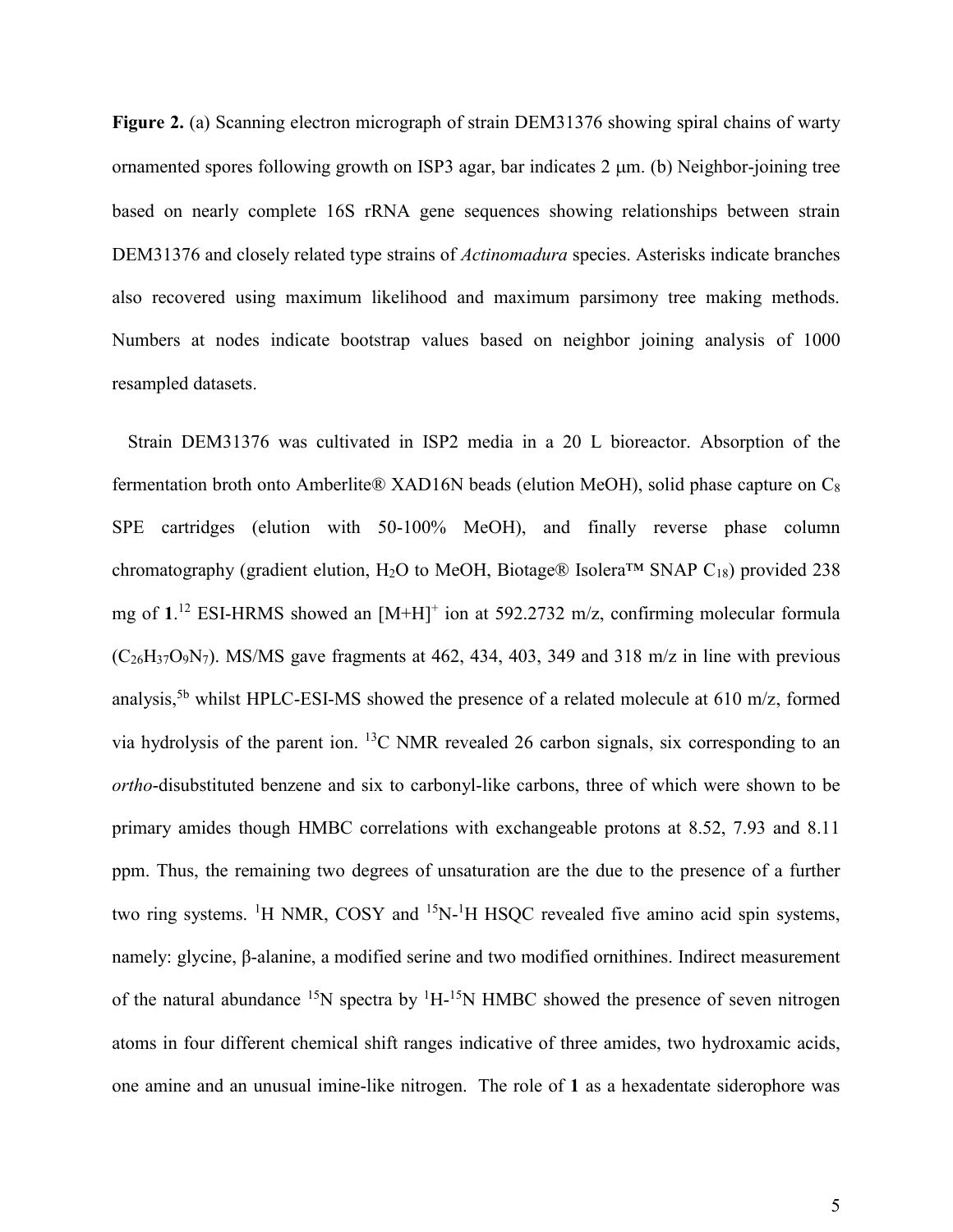confirmed through chelation with both Fe(acac)<sub>3</sub> and Ga(acac)<sub>3</sub>, HPLC-ESI-MS showing signals at 645.2 and 658.2 m/z corresponding to the protonated 1:1 complexes of 1 with  $Fe^{3+}$  and  $Ga^{3+}$ respectively. Interestingly chelation with  $Fe (acac)$ <sup>3</sup> gave rise to an additional compound (663.2)  $m/z$ ) demonstrating that hydrolysed 1 is also a competent ligand for  $Fe<sup>3+</sup>$ . Furthermore 1 showed growth reduction against *Bacillus subtilis* (disk diffusion assay) presumably through an inhibition of  $Fe<sup>3+</sup>$ uptake.

The NMR data of **1** did however highlight a number of discrepancies with the originally proposed structure. In particular the <sup>13</sup>C NMR shifts for the  $\alpha$ - and  $\beta$ -carbons of the serine residue are observed at 67 and 69 ppm, highly atypical of an aryloyl substituted aziridine ring (shift range 25-45 ppm). <sup>13</sup> Thorson and Shaaban recently proposed that the madurastatin siderophores contain a *N*-terminal 2-(2-hydroxyphenyl)-oxazoline ring,<sup>9</sup> a bidentate coordination moiety present in a number of other mixed ligand siderophores (e.g. acinetobactin,<sup>14</sup> the amamistatins,<sup>15</sup> the amychelins,<sup>16</sup> brasilibactin  $A$ ,<sup>17</sup> gobichelin A and  $B$ ,<sup>18</sup> nocardichelins A and B,<sup>19</sup> transvalencin  $Z^{20}$  and the spoxazomicins A-C<sup>21</sup>), in which the corresponding <sup>13</sup>C shifts typically occur from 65 to 72 ppm (Table 1).

**Table 1.** Revised structure and NMR data for madurastatin C1 (DMSO-*d*6, 298 K, 700 MHz)



2 116.6, CH 7.01, dd (8.3, 1.1)

|   |                | ۰.           |  |
|---|----------------|--------------|--|
|   | ۰.<br>۰.<br>P. |              |  |
|   | ٠<br>n.        |              |  |
| t |                | č            |  |
| w |                | I<br>۰.<br>٠ |  |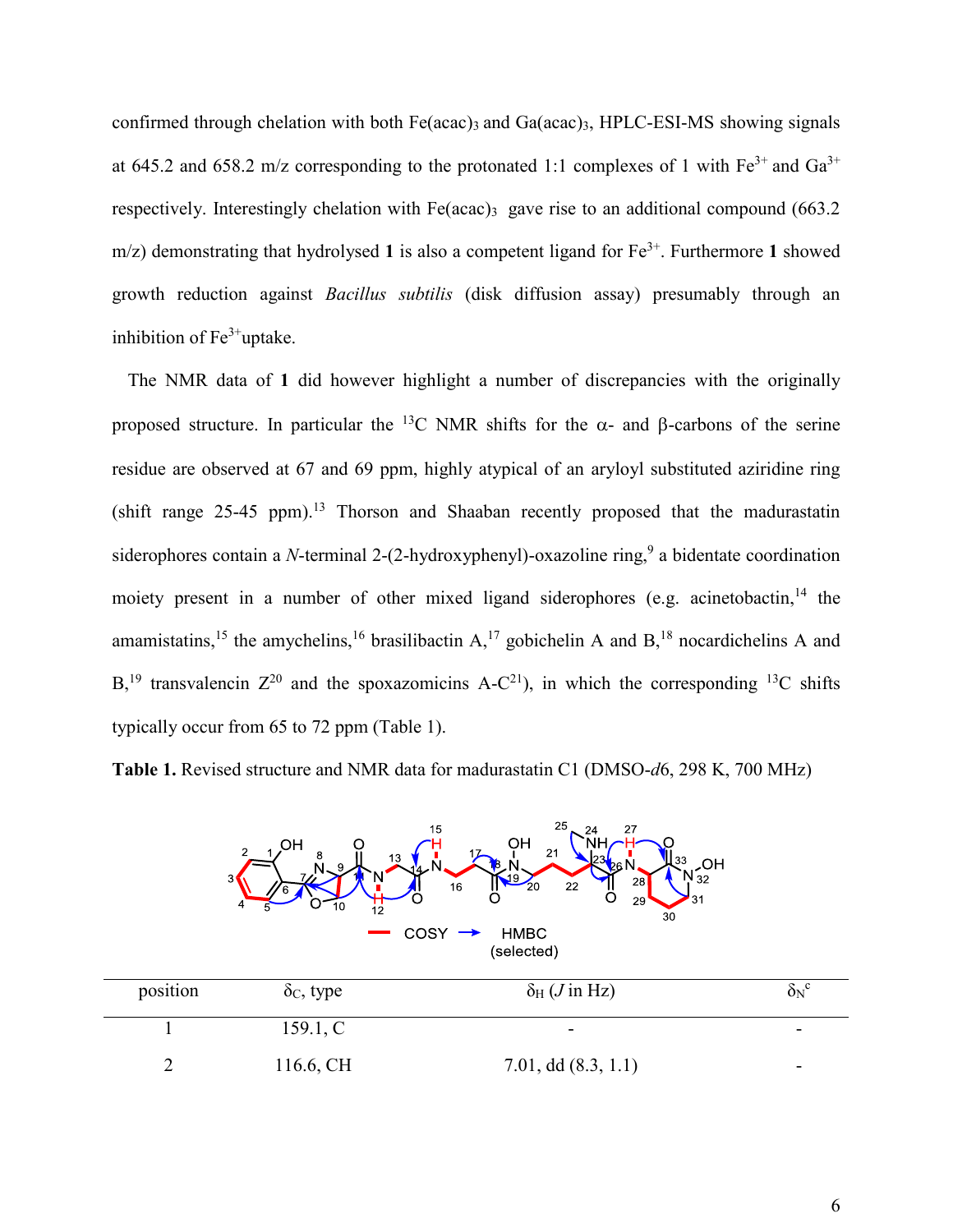| $\mathfrak{Z}$ | 134.1, CH             | 7.47, ddd (8.7, 7.3, 1.8)      |       |
|----------------|-----------------------|--------------------------------|-------|
| $\overline{4}$ | 119.1, CH             | 6.95, td $(7.5, 1.1)$          |       |
| 5              | 128.1, CH             | 7.65, dd $(7.8, 1.8)$          |       |
| 6              | 109.9, C              |                                |       |
| $\tau$         | 165.9, C              |                                |       |
| $\, 8$         |                       |                                | 208.2 |
| 9              | 67.4, CH              | 5.01, dd (10.4, 7.7)           |       |
| 10             | 69.4, CH <sub>2</sub> | 4.65, dd (10.5, 8.4)           |       |
|                |                       | 4.52, $t(8.0)$                 |       |
| 11             | 170.2, C              |                                |       |
| 12             |                       | 8.52, t(5.9)                   | 109.2 |
| 13             | 42.2, CH <sub>2</sub> | $3.75$ , dd $(16.5, 6.1)$      |       |
|                |                       | 3.67, dd $(16.5, 5.7)$         |       |
| 14             | 168.4, C              |                                |       |
| 15             |                       | 7.93, $t(5.8 Hz)$              | 112.5 |
| 16             | 34.6, CH <sub>2</sub> | $3.28 - 3.22$ , m              |       |
| 17             | 32.0, CH <sub>2</sub> | $2.53 - 2.51$ , m              |       |
| 18             | 170.9, C              |                                |       |
| 19             |                       |                                | 175.9 |
| 20             | 47.0, CH <sub>2</sub> | $3.51 - 3.42$ , m <sup>b</sup> |       |
| 21             | 22.8, CH <sub>2</sub> | $1.63 - 1.53$ , m              |       |
| 22             | 30.2, CH              | $1.50 - 1.45$ , m              |       |
|                |                       | $1.43 - 1.38$ , m              |       |
| 23             | 63.7, CH              | 2.87, t(6.6)                   |       |
| 24             |                       |                                | 29.1  |
| 25             | 34.2, CH <sub>3</sub> | 2.21, s                        |       |
| 26             | 173.5, C              |                                |       |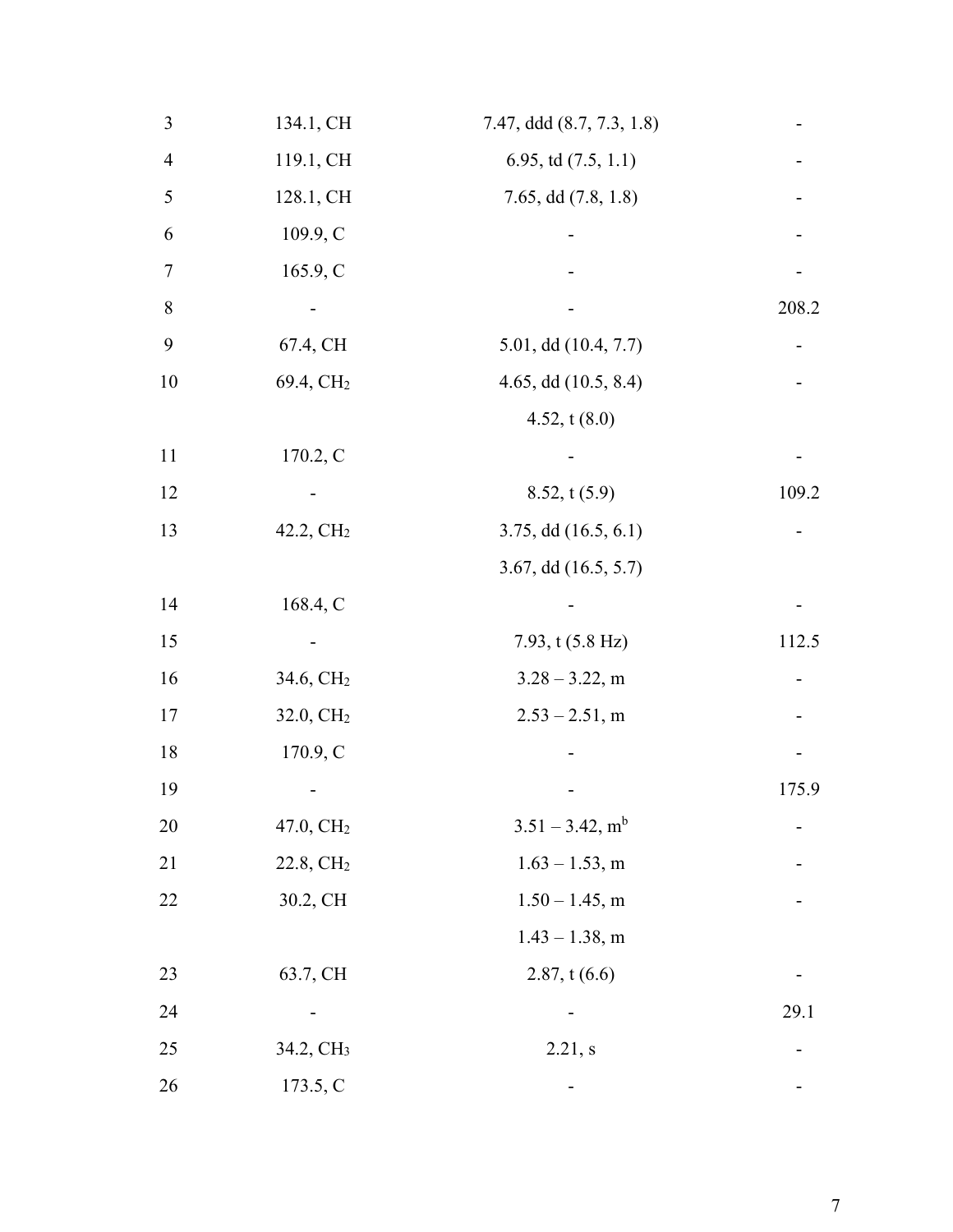| 27 |                       | 8.11, d(8.3)                   | 118.8 |
|----|-----------------------|--------------------------------|-------|
| 28 | 49.4, CH              | 4.32, ddd (10.9, 8.2, 5.3)     |       |
| 29 | $27.8, \mathrm{CH}_2$ | $1.96 - 1.82$ , m <sup>b</sup> |       |
|    |                       | $1.67$ qd $(12.5, 4.3)$        |       |
| 30 | $20.4, \mathrm{CH}_2$ | $1.96 - 1.82$ , m <sup>b</sup> |       |
| 31 | 51.2, CH <sub>2</sub> | $3.51 - 3.42$ , m <sup>b</sup> |       |
| 32 |                       |                                | 171.8 |
| 33 | 165.0, C              |                                |       |

<sup>a</sup>HMBC performed at 10 Hz, <sup>b</sup>signals overlapping, <sup>c15</sup>N shifts measured indirectly by <sup>1</sup>H-<sup>15</sup>N HMBC performed at both 8 and 12 Hz, referenced against liq. NH<sub>3</sub>

To test this hypothesis, we synthesized the salicylate containing fragment of **1** as both an aziridine **5** and as an oxazoline **6** for comparison. *N*-Trityl-L-serine methyl ester **7** was activated with mesyl chloride followed by base catalysed intramolecular ring closure to give methyl (*S*)-1 tritylaziridine-2-carboxylate **8**, confirmed by single crystal X-ray analysis. <sup>22</sup> Trityl deprotection with TFA/Et<sub>3</sub>SiH in DCM<sup>23</sup> followed by *in situ* reaction with 2-(benzyloxy)benzoyl chloride gave the desired aziridine containing fragment **5** (Scheme 1).



**Scheme 1.** (i) MsCl, Et<sub>3</sub>N, DCM, 0  $^{\circ}$ C to RT, 18 h, then Et<sub>3</sub>N, THF, reflux, 16 h, 70%. (ii) Et<sub>3</sub>SiH, Et<sub>3</sub>N, DCM, 0 °C to RT, 5 h. (iii) 2-(benzyloxy)benzoyl chloride, Et<sub>3</sub>N, -78 °C to RT, 48 h, 35% over 2 steps.

Synthesis of the oxazoline containing fragment **6** involved reaction of L-serine methyl ester **9** with 2-(benzyloxy)benzoyl chloride to give amide **10**. Attempted oxazoline formation with thionyl chloride gave only low yields of **6** alongside an unwanted chlorinated derivative **11**. 24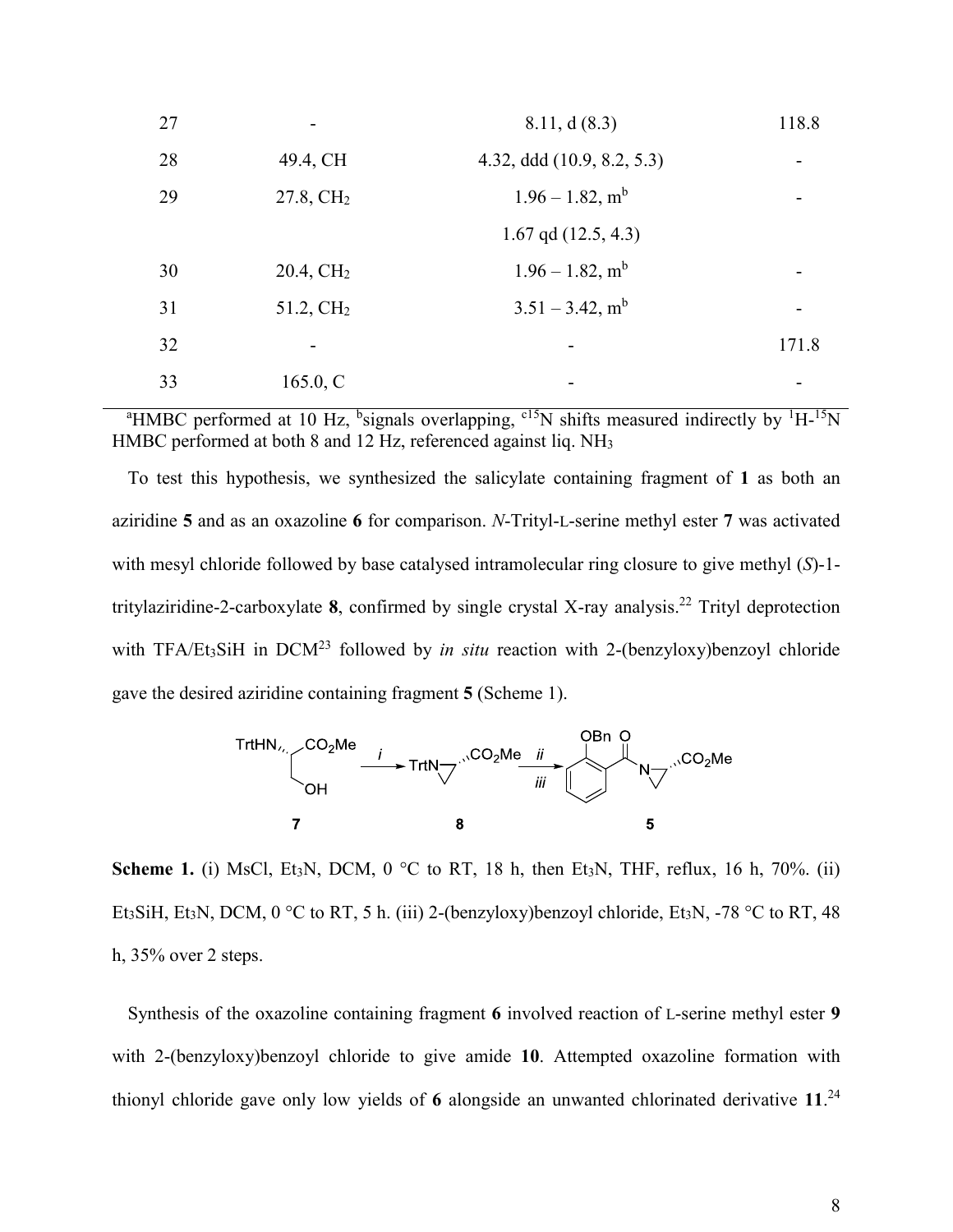Treatment of **10** with diethylaminosulphur trifluoride (DAST) provided the desired oxazoline **6** in 79% yield.<sup>25</sup> Confirmation of the structure of 6 was given by single crystal X-ray analysis,<sup>22</sup> including comparison to the closely related X-ray structure of spoxazomicin C (Scheme 2).<sup>21a</sup>



**Scheme 2.** (i) 2-(benzyloxy)benzoyl chloride, Et<sub>3</sub>N, -78 °C to RT, 18 h, 95%. (ii) DCM, DAST, -78 °C to RT, 2 h, 79%.

Comparison of the <sup>1</sup>H and <sup>13</sup>C NMR spectra of **1**, **5** and **6** confirmed the presence of an oxazoline in the natural product. Both the  $^{13}$ C NMR shifts of the ring carbons (C-2 and C-3) and carbonyl-like carbon  $(C-1)$  and the <sup>1</sup>H NMR shifts for  $H_a$ ,  $H_b$  and  $H_c$  of 1 align well with those of synthetic oxazoline **6**. In addition, coupling constant analysis of **6** shows *J*cis. *J*trans and *J*gem of 10.5, 7.6 and 8.8 Hz respectively,<sup>26</sup> corresponding closely to those observed in **1** (note that in **5**,  $J_{\text{cis}} = 5.3$ ,  $J_{\text{trans}} = 3.1$  and  $J_{\text{gem}} = 1.3$  Hz, demonstrating the small geminal coupling characteristic of an aziridine).<sup>27</sup> Analysis of the literature pertaining to the madurastatin siderophores A1 and MBJ-0036 reveals that the <sup>1</sup>H and <sup>13</sup>C NMR data of these compounds also closely match those of oxazoline 6, suggesting that in agreement with Thorson and Shaaban,<sup>9</sup> these structures should also be similarly revised as containing an *N*-terminal 2-(2-hydroxyphenyl)-oxazoline (Table 2). **Table 2.**  <sup>1</sup>H and <sup>13</sup>C NMR comparison of **1** with synthetic compounds **5** and **6**.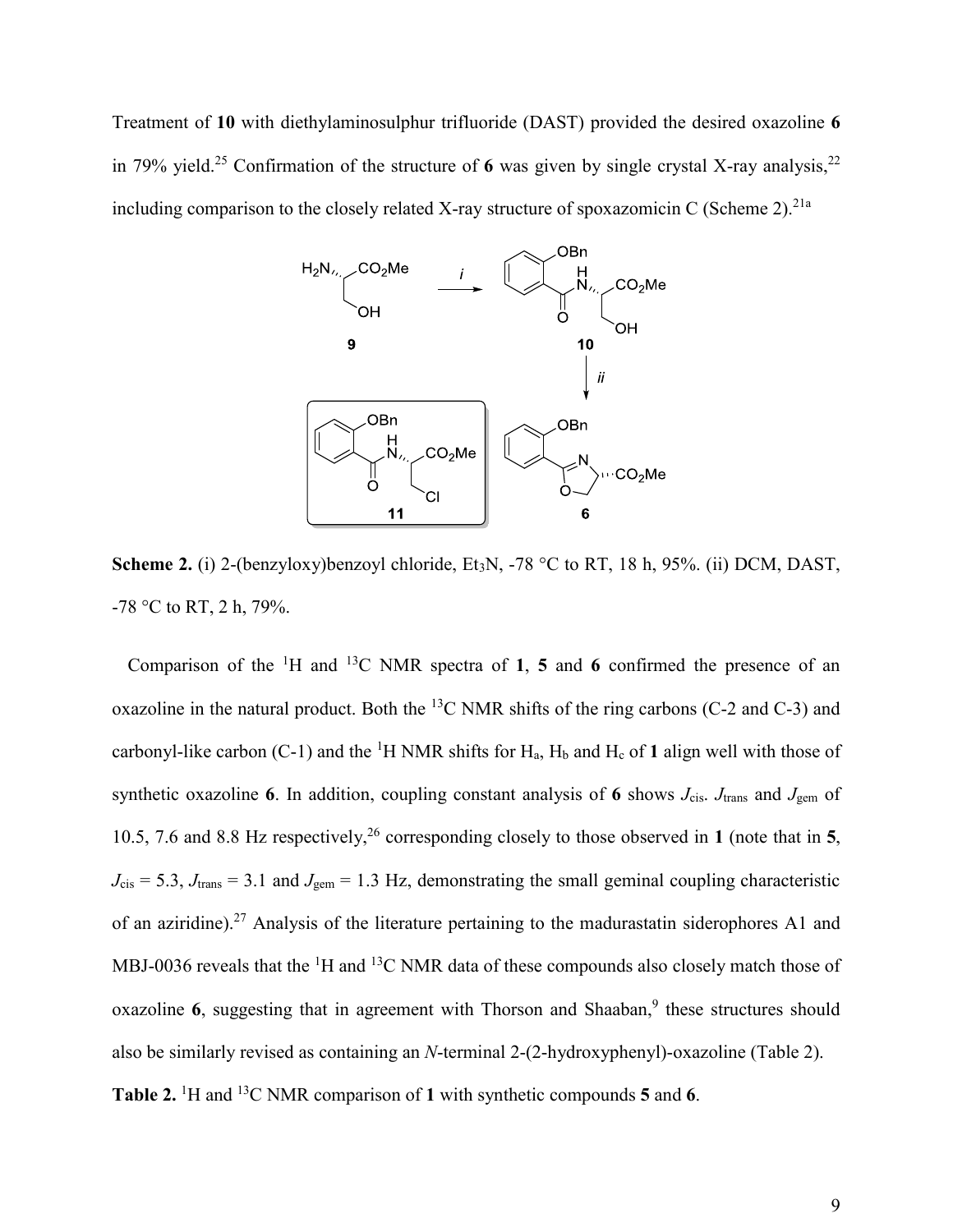

| 1                       | 5                      | 6                     |
|-------------------------|------------------------|-----------------------|
| 165.9                   | 178.1                  | 168.1                 |
| 67.4                    | 33.1                   | 69.3                  |
| 69.4                    | 37.5                   | 70.8                  |
| $5.05$ dd $(10.7, 8.1)$ | $3.23$ dd $(5.3, 3.1)$ | 4.97 dd $(10.5, 7.6)$ |
| 4.69 dd $(10.7, 8.5)$   | 2.63 dd $(5.3, 1.3)$   | 4.62 dd $(10.5, 8.8)$ |
| 4.61 t $(8.3)^b$        | 2.62 dd $(3.1, 1.3)$   | 4.67 dd $(8.8, 7.6)$  |
|                         |                        |                       |

<sup>a</sup>(700 MHz, CD<sub>3</sub>OD), <sup>b</sup>signal is an apparent triplet due to similar values of *J*<sub>trans</sub> and *J*<sub>gem</sub>

Finally Harada's advanced Marfey's method was employed to determine the absolute stereochemistry of madurastatin C1  $(1)$ .<sup>28</sup> Hydrolysis of 1 with concentrated  $HI<sup>29</sup>$  and derivatization with *N*α-(5-fluoro-2,4-dinitrophenyl)-L-leucinamide was followed by analysis by HPLC-ESI-MS. Comparison to pre-prepared amino acid standards revealed the presence of Dserine, L-*N*-methyl-ornithine and L-ornithine allowing absolute stereochemical determination of all three stereocentres (Figure 3).



**Figure 3.** Revised structure of madurastatin C1 (**1**) including absolute stereochemistry.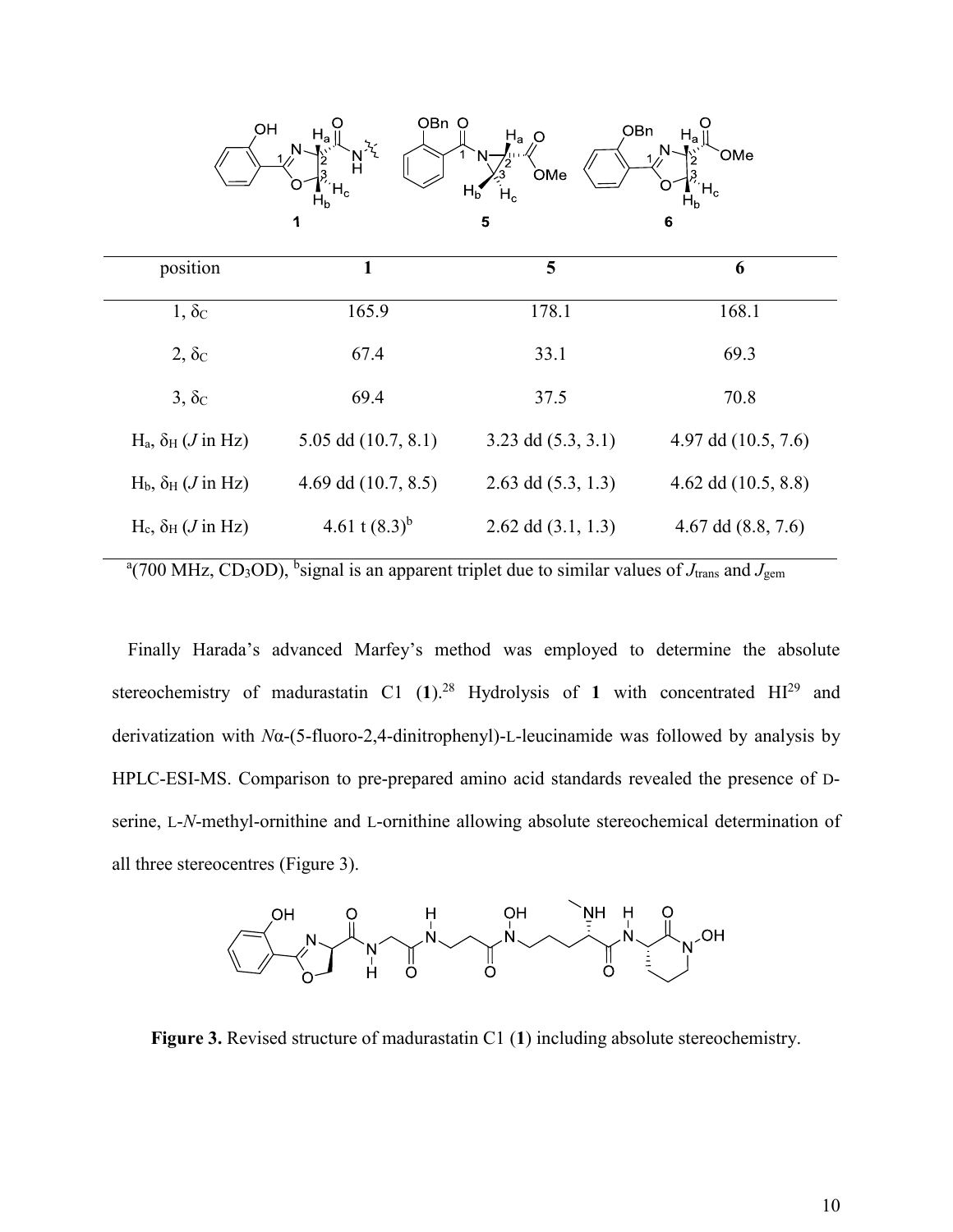In conclusion, we have confirmed Thorson and Shaaban's revised structure of madurastatin C1 (**1**) as an oxazoline containing mixed ligand *N*-terminal 2-(2-hydroxyphenyl)-oxazoline hexadentate siderophore and have determined its absolute stereochemistry. Based on NMR analysis, similar structural revisions should also be applied across the madurastatin family of natural products including madurastatin A1, B1 and MBJ-0035.<sup>5,9</sup>

# **Supporting Information**.

The Supporting Information is available free of charge on the ACS Publications website at DOI: XXXX.

Characterization details for DEM31376, isolation procedures and analysis (including 1D and 2D NMR spectra) for madurastatin C1 (**1**), experimental details for the synthesis and characterization of compounds **5**, **6**, **8** and **10**, crystal data for **6**, **8** and **10** (PDF).

## AUTHOR INFORMATION

## **Corresponding Author**

\* Tel (M. J. Hall): +44 (0) 191 208 7321. Fax: +44 (0) 191 208 6929. Email: [michael.hall@newcastle.ac.uk](mailto:michael.hall@newcastle.ac.uk)

## **ORCID**

Michael J. Hall: 0000-0001-6475-9161; Jeff Errington: 0000-0002-6977-9388;

#### **Notes**

The authors declare no competing financial interest

#### ACKNOWLEDGMENTS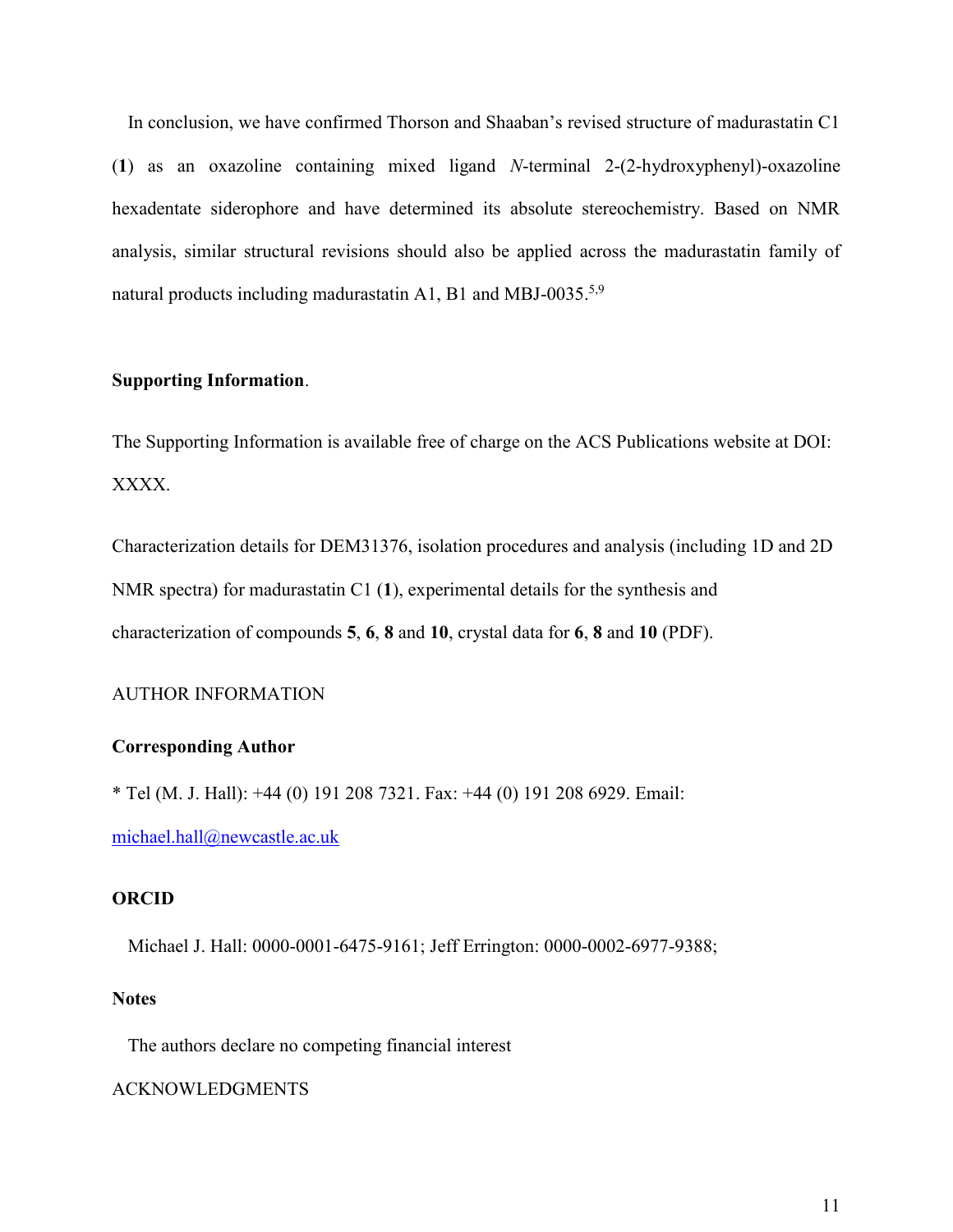The authors thank Newcastle University for funding including PhD studentships (AT and SM), the EPSRC UK National Mass Spectrometry Facility at Swansea University and EPSRC for Xray crystallography facilities (EP/F03637X/1).

#### REFERENCES AND NOTES

1) Hider, R. C.; Konga, X. *Nat. Prod. Rep.* **2010**, *27*, 637-657.

2) Miethke, M.; Marahiel, M. A. *Microbiol. Mol. Biol. Rev.* **2007**, *71*, 413-451.

3) Trujillo, M. E.; Goodfellow, M. *Actinomadura*. *Bergey's Manual of Systematics of Archaea*  and Bacteria; Lechevalier and Lechevalier, 400<sup>AL</sup> emend. Kroppenstedt, Stackebrandt and Goodfellow, 156. John Wiley & Sons, Inc., in association with Bergey's Manual Trust, 2015; pp 1–32.

4) (a) Gerber, N. N. *Tetrahedron Lett.* **1970**, *11*, 809-812. (b) Zein, N.; Solomon, W.; Colson, K. L.; Schroeder, D. R. *Biochemistry*, **1995**, *34*, 11591–11597. (c) Simmons, L.; Kaufmann, K.; Garcia, R.; Schwär, G.; Huch, V.; Müller, R. *Bioorg. Med. Chem.* **2011**, *19*, 6570–6575. (d) Wyche, T. P.; Piotrowski, J. S.; Hou, Y.; Braun, D.; Deshpande, R.; McIlwain, S.; Ong, I. M.; Myers, C. L.; Guzei, I. A.; Westler, W. M.; Andes, D. R.; Bugni, T. S. *Angew. Chem. Int. Ed.* **2014**, *53*, 11583–11586. (e) Shaaban, K. A.; Elshahawi, S. I.; Wang, X.; Horn, J.; Kharel, M. K.; Leggas, M.; Thorson, J. S. *J. Nat. Prod.* **2015**, *78*, 1723–1729. (f) Shin, B.; Kim, B.-Y.; Cho, E.; Oh, K.-B.; Shin, J.; Goodfellow, M.; Oh, D.-C. *J. Nat. Prod.* **2016**, *79*, 1886–1890. (g) Kimura, T.; Iwatsuki, M.; Asami, Y.; Ishiyama, A.; Hokari, R.; Otoguro, K.; Matsumoto, A.; Sato, N.; Shiomi, K.; Takahashi, Y.; Ōmura, S.; Nakashima, T. *J. Antibiot.* **2016**, *69*, 818–824. (h) Kodani, S.; Komaki, H.; Ishimura, S.; Hemmi, H.; Ohnishi-Kameyama, M. *J. Ind. Microbiol. Biot.* **2016**, *43*, 1159-1165.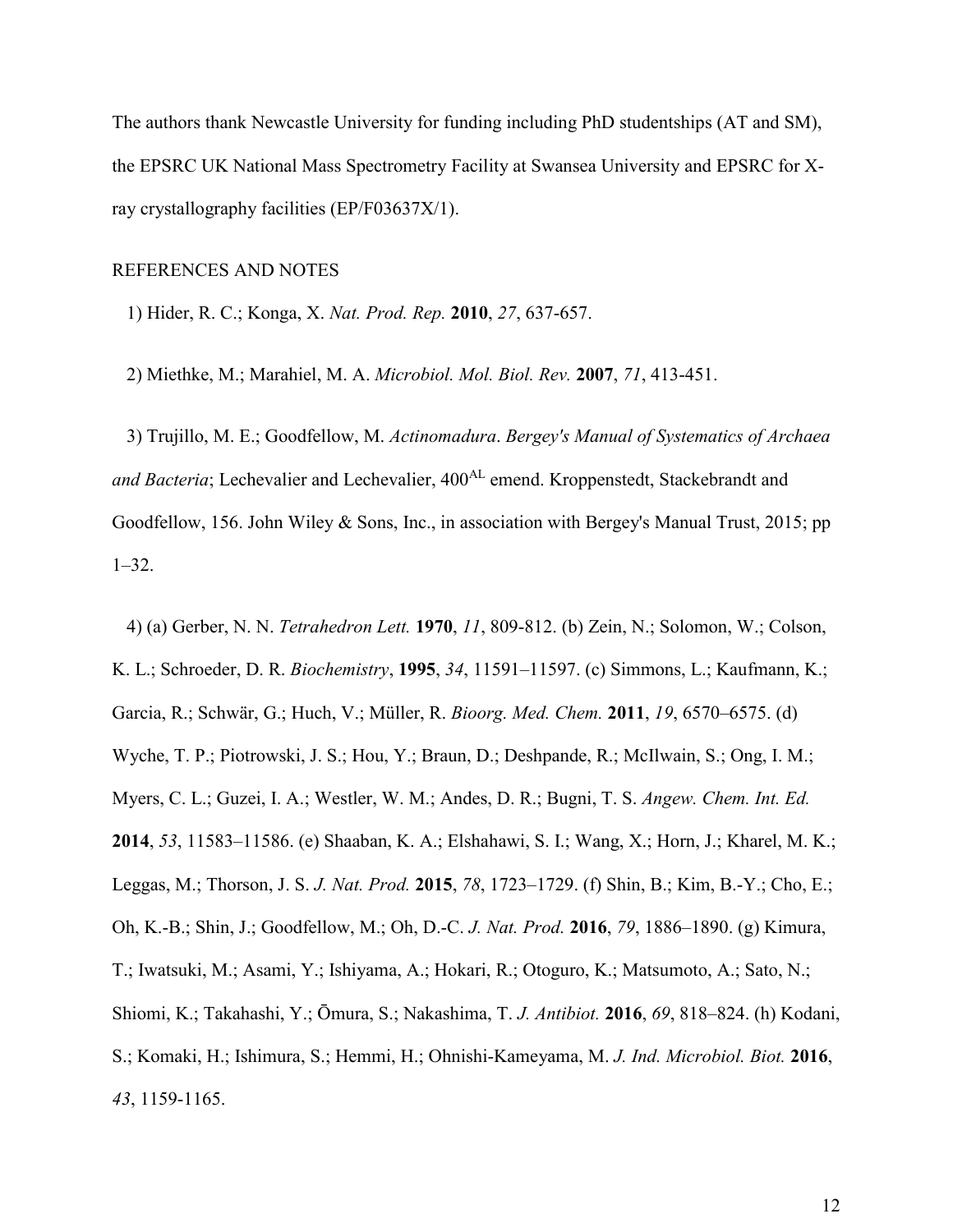5) (a) Harada, K.; Tomita, K.; Fujii, K.; Masuda, K.; Mikami, Y.; Yazawa, K.; Komaki, H. *J. Antibiot.* **2004**, *57*, 125-135. (b) Mazzei, E.; Iorio, M.; Maffioli, S. I.; Sosio, M.; Donadio, S. *J. Antibiot.* **2012**, *65*, 267-269. (c) Kawahara, T.; Itoh, M.; Izumikawa, M.; Sakata, N.; Tsuchida T.; Shin-ya K. *J. Antibiot.* **2014**, *67*, 577-580.

6) Keller-Schierlein, W.; Hagmann, L.; Zähner, H.; Huhn, W. *Helv. Chim. Acta* **1988**, *71*, 1528–1540.

7) Baksh, A.; Kepplinger, B.; Isah, H. A.; Probert, M. R.; Clegg, W.; Wills, C.; Goodfellow, M.; Errington, J.; Allenby, N.; Hall, M. J. *Nat. Prod. Res.* **2017**, ASAP, DOI: 10.1080/14786419.2016.1263854.

8) (a) Marazzi, A.; Kurz, M.; Stefanelli, S.; Colombo, L. *J. Antibiot.* **2005**, *58*, 260–267. (b) Mariani, R.; Granata, G.; Maffioli, S. I.; Serina, S.; Brunati, C.; Sosio, M.; Marazzi, A.; Vannini, A.; Patel, D.; White, R.; Ciabatti, R. *Bioorg. Med. Chem. Lett.* **2005**, *15*, 3748-3752. (c) Zhang, Y.; Degen, D.; Ho, M. X.; Sineva, E.; Ebright, K. Y.; Ebright, Y. W.; Mekler, V.; Vahedian-Movahed, H.; Feng, Y.: Yin, R.; Tuske, S.; Irschik, H.; Jansen, R.; Maffioli, S.; Donadio, S.; Arnold, E.; Ebright, R. H. *eLife* **2014**, *3*, e02450.

9) Shaaban, K. A.; Saunders, M. A.; Zhang, Y.; Tran, T.; Elshahawi, S. I.; Ponomareva, L. V.; Wang, X.; Zhang, J.; Copley, G. C.; Sunkara, M.; Kharel, M. K.; Morris, A. J.; Hower, J. C.; Tremblay, M. S.; Prendergast, M. A.; Thorson, J. S. *J. Nat. Prod.* **2017**, *80*, 2–11.

10) Maldonado, L.A.; Stach, J.E.; Pathom-aree, W.; Ward, A.C.; Bull, A.T.; Goodfellow, M. Antonie Van Leeuwenhoek **2005**, *87*, 11-18.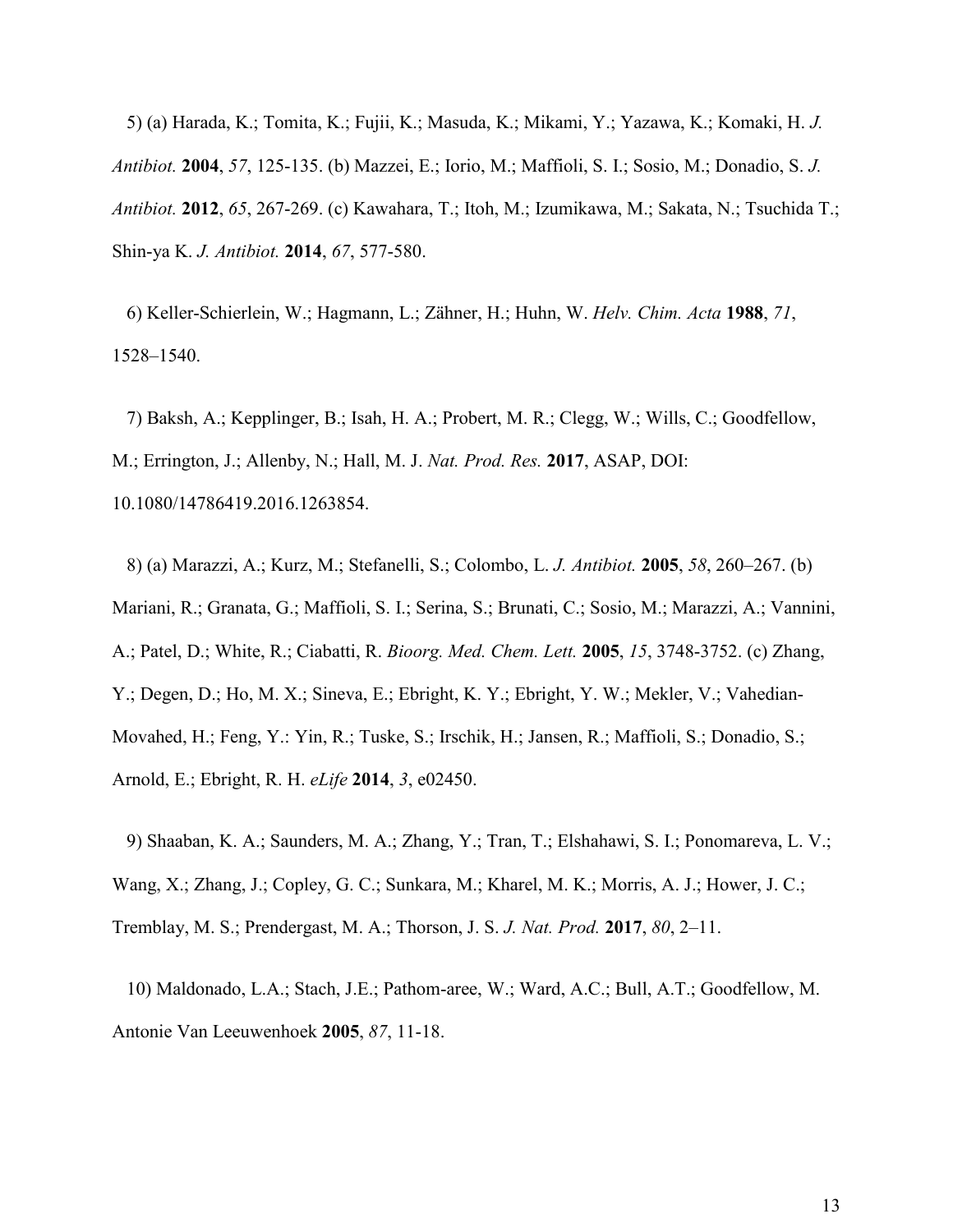11) The 16s rRNA sequence for *Actinomadura* sp. DEM31376 was deposited with the NCBI, GenBank accession number KY512569.

12) Production of madurastatin C1 from *Actinomadura* sp. DEM31376 was estimated at 19 mg/L (bioreactor, ISP2 media), in comparison to the reported 65 mg/L from *Actinomadura* sp. DSMZ 13491 (shake flask, AFT media) [ref 5b] and 32 mg/L from *Streptosporangium* sp. 32552 (shake flasks, custom media) [ref 5c].

13) Fong, C. F.; Grant, H. G. *Aust. J. Chem.* **1981**, *34*, 2307-2312.

14) (a) Yamamoto, S.; Okujo, N.; Sakakibara, Y. *Arch. Microbiol.* **1994**, 162, 249–254. (b) Shapiro, J. A.; Wencewicz, T. A. *ACS Infect. Dis.* **2016**, *2*, 157–168.

15) (a) Suenaga, K.; Kokubo, S.; Shinohara, C.; Tsuji, T.; Uemura, D. *Tetrahedron Lett.* **1999**, *40*, 1945-1948. (b) Kokubo, S.; Suenaga, K.; Shinohara, C.; Tsuji, T.; Uemura, D. *Tetrahedron* **2000**, *56*, 6435-6440.

16) Seyedsayamdost, M. R.; Traxler, M. F.; Zheng, S.-L.; Kolter, R.; Clardy, J. *J. Am. Chem. Soc.* **2011**, *133*, 11434–11437.

17) Tsuda, M.; Yamakawa, M.; Oka, S.; Tanaka, Y.; Hoshino, Y.; Mikami, Y.; Sato, A.; Fujiwara, H.; Ohizumi, Y.; Kobayashi, J. *J. Nat. Prod.* **2005**, *68*, 462-464.

18) Chen, Y.; Unger, M.; Ntai, I.; McClure, R. A.; Albright, J. C.; Thomson, R. J.; Kelleher, N. L. *Med. Chem. Commun.* **2013**, 4, 233-238.

19) Schneider, K.; Rose, I.; Vikineswary, S.; Jones, A. L.; Goodfellow, M.; Nicholson, G.; Beil, W.; Süssmuth, R. D.; Fiedler, H.-P. *J. Nat. Prod.* **2007**, *70*, 932–935.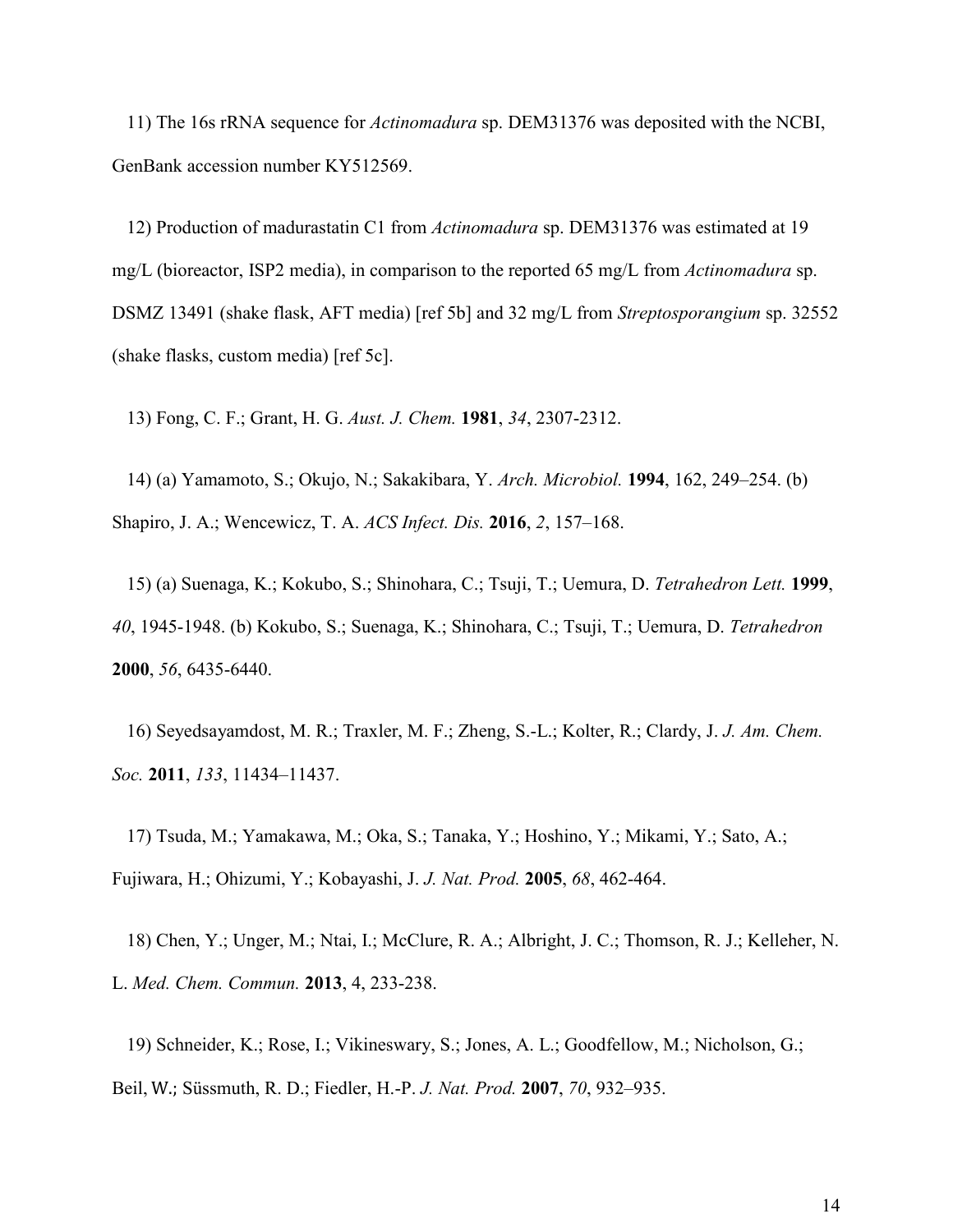20) Mukai, A.; Fukai, T.; Matsumoto, Y.; Ishikawa, J.; Hoshino, Y.; Yazawa, K.; Harada, K.; Mikami, Y. *J. Antibiot.* **2006**, *59*, 366–369.

21) (a) Inahashi, Y.; Iwatsuki, M.; Ishiyama, A.; Namatame, M.; Nishihara-Tsukashima, A.;

Matsumoto, A.; Hirose, T.; Sunazuka, T.; Yamada, H.; Otoguro, K.; Takahashi, Y.; Omura, S.;

Shiomi, K. *J. Antibiot.* **2011**, *64*, 303-7. (b) Zhang, J.; Hughes, R. R.; Saunders, M. A.;

Elshahawi, S. I.; Ponomareva, L. V.; Zhang, Y.; Winchester, S. R.; Scott, S. A.; Sunkara, M.;

Morris, A. J.; Prendergast, M. A.; Shaaban, K. A.; Thorson, J. S. *J. Nat. Prod.* **2017**, *80*, 12−18.

22) CCDC 1525889-1525891 contains the supplementary crystallographic data for compounds **5**, **6** and **10**. These data can be obtained free of charge from The Cambridge Crystallographic Data Centre via www.ccdc.cam.ac.uk/structures

23) Vedejs, E.; Klapars, A.; Warner, D. L.; Weiss, A. H. *J. Org. Chem.* **2001**, *66*, 7542–7546.

24) Hu, J.; Miller, M. J. *J. Am. Chem. Soc.* **1997**, *119*, 3462–3468.

25) Phillips, A. J.; Uto, Y.; Wipf, P.; Reno, M. J.; Williams, D. R. *Org. Lett.* **2000**, *2*, 1165– 1168.

26) Wohl, R. A.; Cannie, J. *J. Org. Chem.* **1973**, *38*, 1787–1790.

27) Lwowsky, W. in Comprehensive Heterocyclic Chemistry; Katritzky, A. R.; Rees, C. W. Eds.; Pergamon Press: Oxford, 1984; Vol. 7, Chapter 5.

28) Harada, K.; Fujii, K.; Hayashi, K.; Suzuki, M.; Ikai, Y.; Oka, H. *Tetrahedron Lett.* **1996**, *37*, 3001–3004.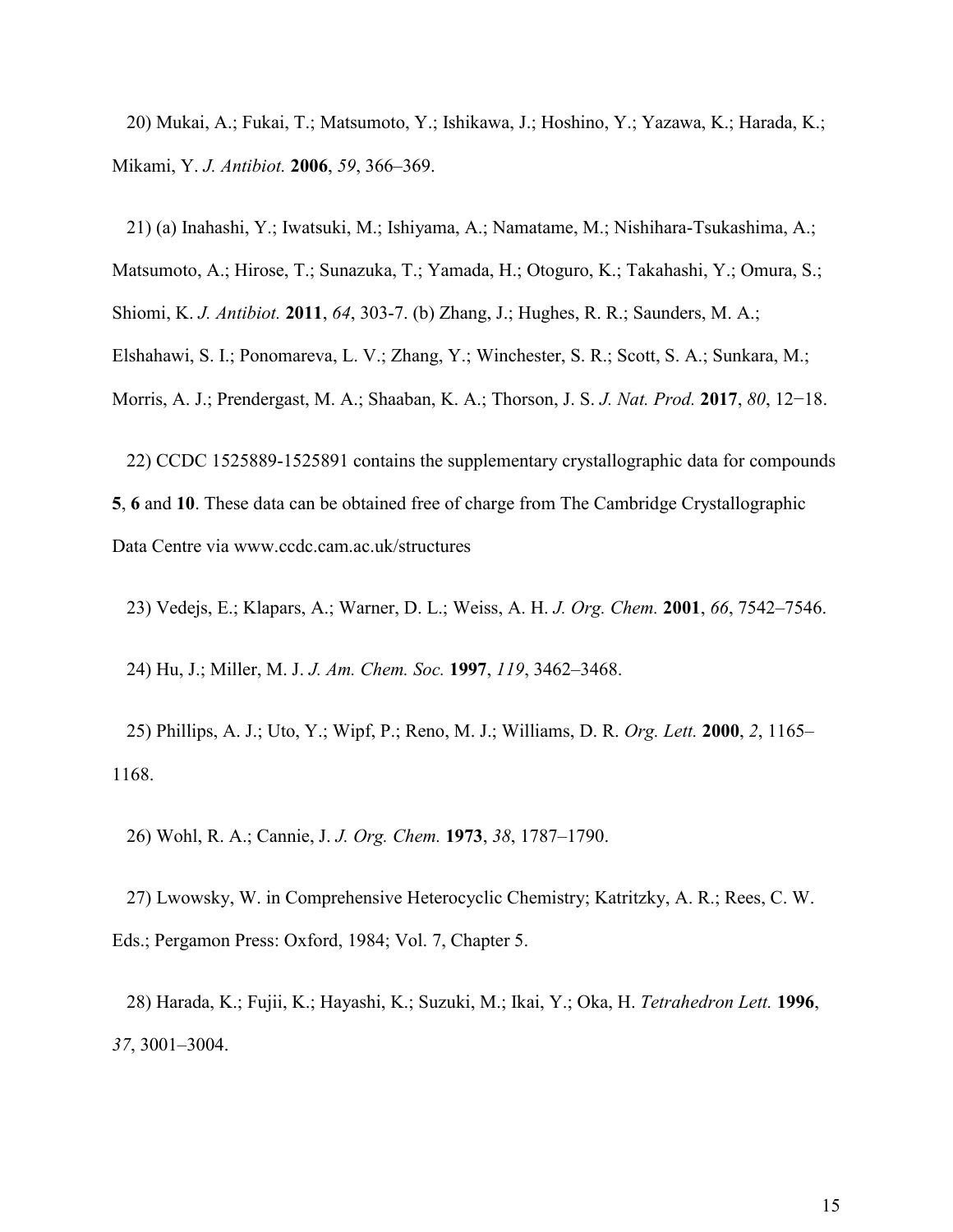29) (a) Stephan, H.; Freund, S.; Meyer, J.-M.; Winkelmann, G.; Jung, G. *Liebigs Ann. Chem.* **1993**, 43−48. (b) Kreutzer, M. F.; Kage, H.; Nett, M. *J. Am. Chem. Soc.* **2012**, *134*, 5415–5422.

\* Corresponding author. Telephone: +44 (0) 191 208 7321. Fax: +44 (0) 191 208 6929. Email: michael.hall@newcastle.ac.uk